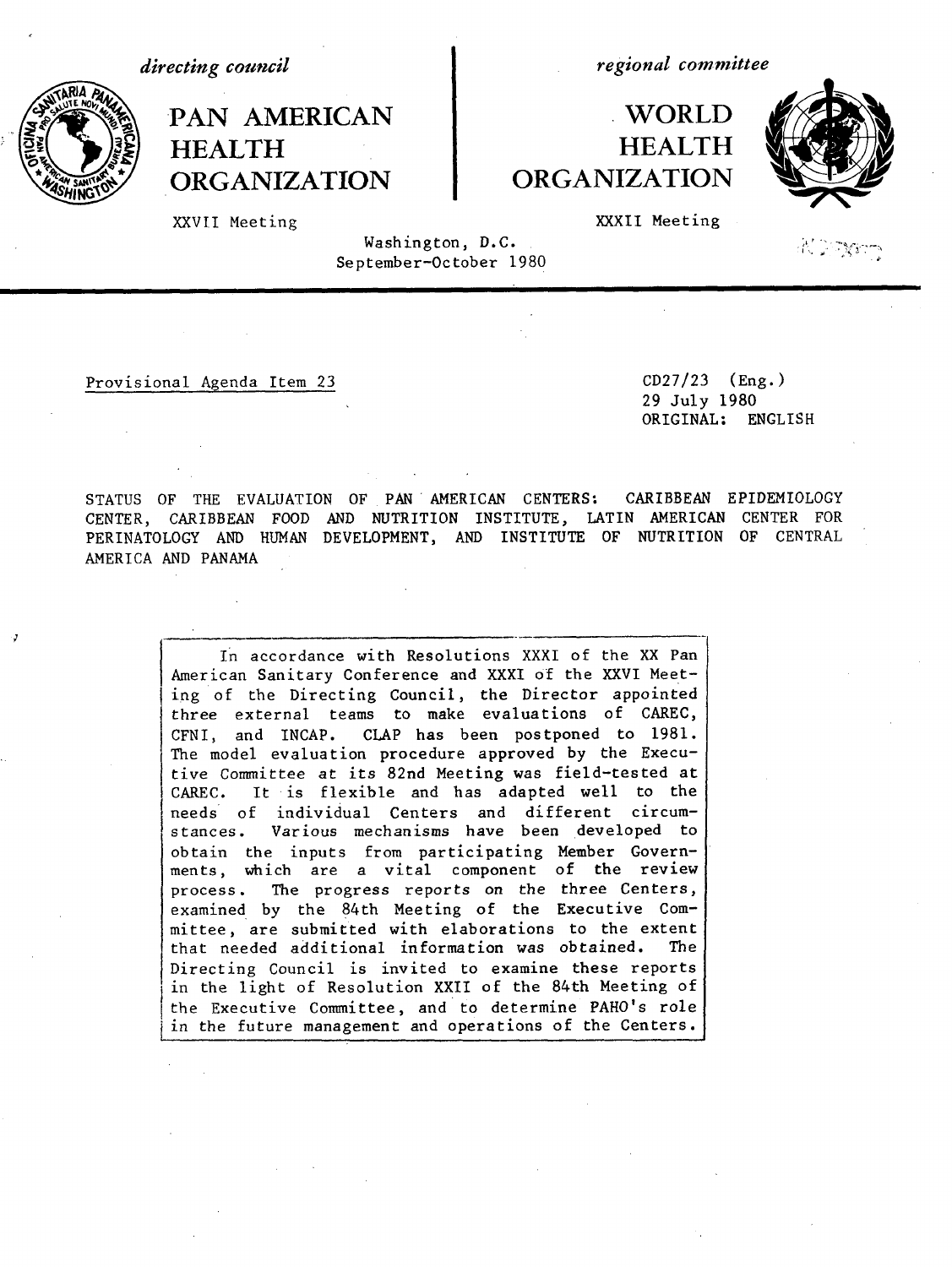CD27/23 (Eng.) Page 2

## Introduction

The XX Pan American Sanitary Conference (1978) requested the Director to carry out an evaluation of the 10 Pan American Centers. The model procedure approved by the 82nd Meeting of the Executive Committee,  $^1$  field-tested at CAREC, has now been utilized in five Centers. It has been shown to be flexible enough to meet the needs of individual Centers and varying circumstances.

The most important component of the evaluation process is the input from Member Governments served by the Centers and from the organizations participating in the work of each Center. It is recognized that there are difficulties associated with compiling formal, official responses, especially where they involve financial and other commitments. Nevertheless, the views of the governments are essential for a meaningful, comprehensive evaluation of the PAHO programs and the roles of the Centers in them.

. The XXVI Meeting of the Directing Council (1979) further requested that the original five-year schedule be shortened.2 Because of financial and other considerations it was decided to review the PAHO nutrition programs and the roles of the two nutrition Centers (CFNI and INCAP) in it, as a priority. Accordingly, the evaluations of five Centers are in progress. The two animal health Centers (CEPANZO and PANAFTOSA) will be considered under agenda item 22. The external reports to the Director of PASB on the other three Centers--CAREC, CFNI, and INCAP--are submitted to the Directing Council for consideration and decision on the future role of PAHO in the Centers.

Because of the workload involved with the evaluation of five Centers this year, it was decided to defer the review of the Latin American Center for Perinatology and Human Development (CLAP) until 1981.

## More Detailed Report on the Pan American Centers

Following the presentation of a report by a working group on the Pan American Centers (Document CSP20/3) at the XX Pan American Sanitary Conference in 1978, the Conference approved Resolution XXXI, operative paragraph 7 of which reads;

To request that the report presented by the working group be completed by describing in greater detail each individual center, and to ask the Director to submit this to the next meeting of the Directing Council.

1Resolution CE82.R16

2Resolution CD26.31